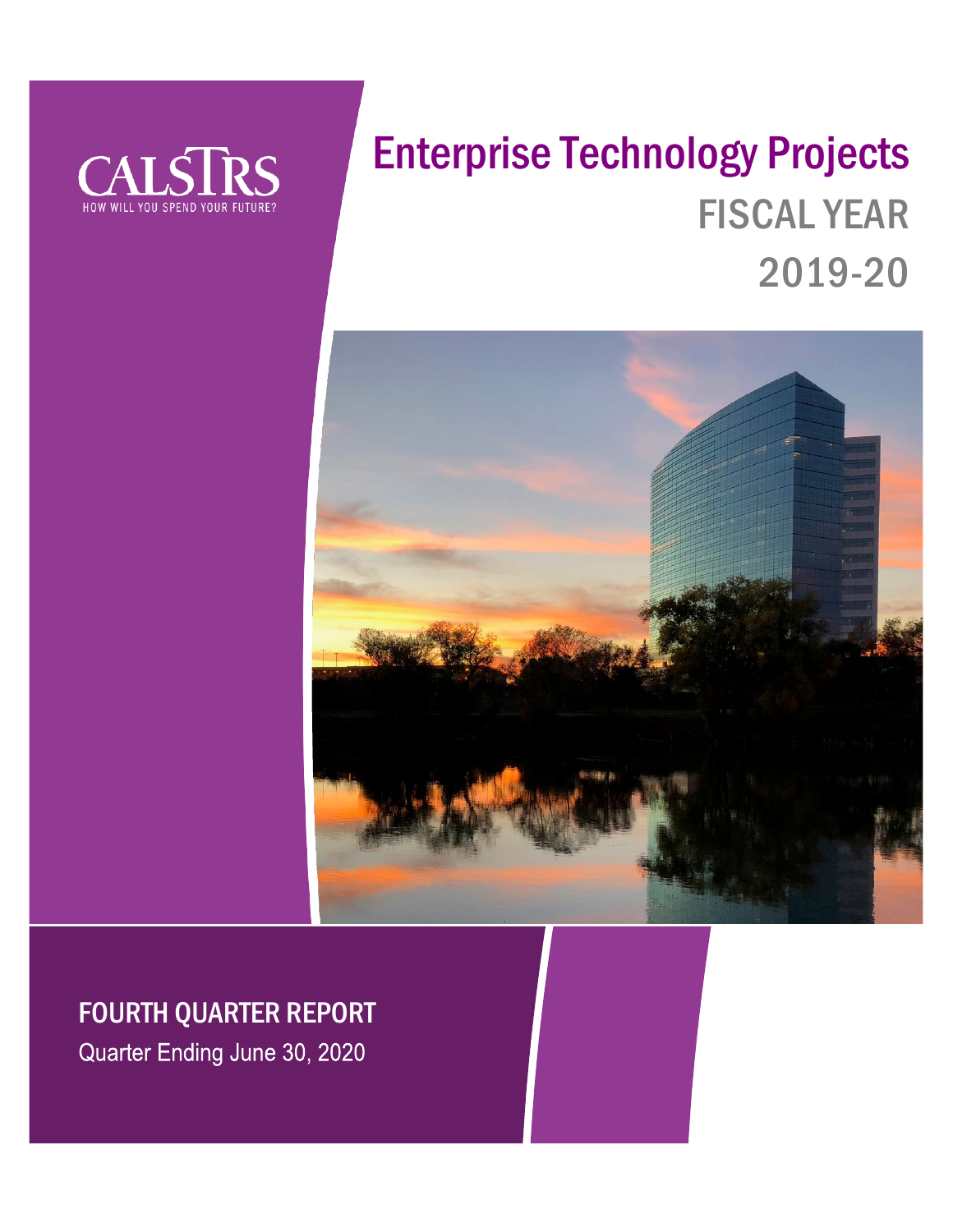**Bill Perez**

Benefits and Services Executive Officer

#### Fiscal Year 2019–20 Fourth Quarter 2

At the end of the fourth quarter for fiscal year 2019–20, CalSTRS had six enterprise projects: five major technology projects over \$1 million and one additional project under \$1 million.

The Project Support Office (PSO) monitors and reports monthly on the technology appropriations budget and enterprise projects' status to the Enterprise Program Investment Council (EPIC) and quarterly to the Teachers' Retirement Board.

#### ENTERPRISE PROGRAM INVESTMENT COUNCIL MEMBERS

**Jack Ehnes** Chief Executive Officer

ENTERPRISE TECHNOLOGY PROJECTS

FISCAL YEAR 2019–20

FOURTH QUARTER REPORT

**Julie Underwood**

Chief Financial Officer

**Vacant** Public Affairs Executive Officer

### **Cassandra Lichnock** Chief Operating Officer

**Lisa Blatnick** Chief of Administrative Services

> **Ashish Jain** Chief Technology Officer

**Debra Smith** Chief Operating Investment Officer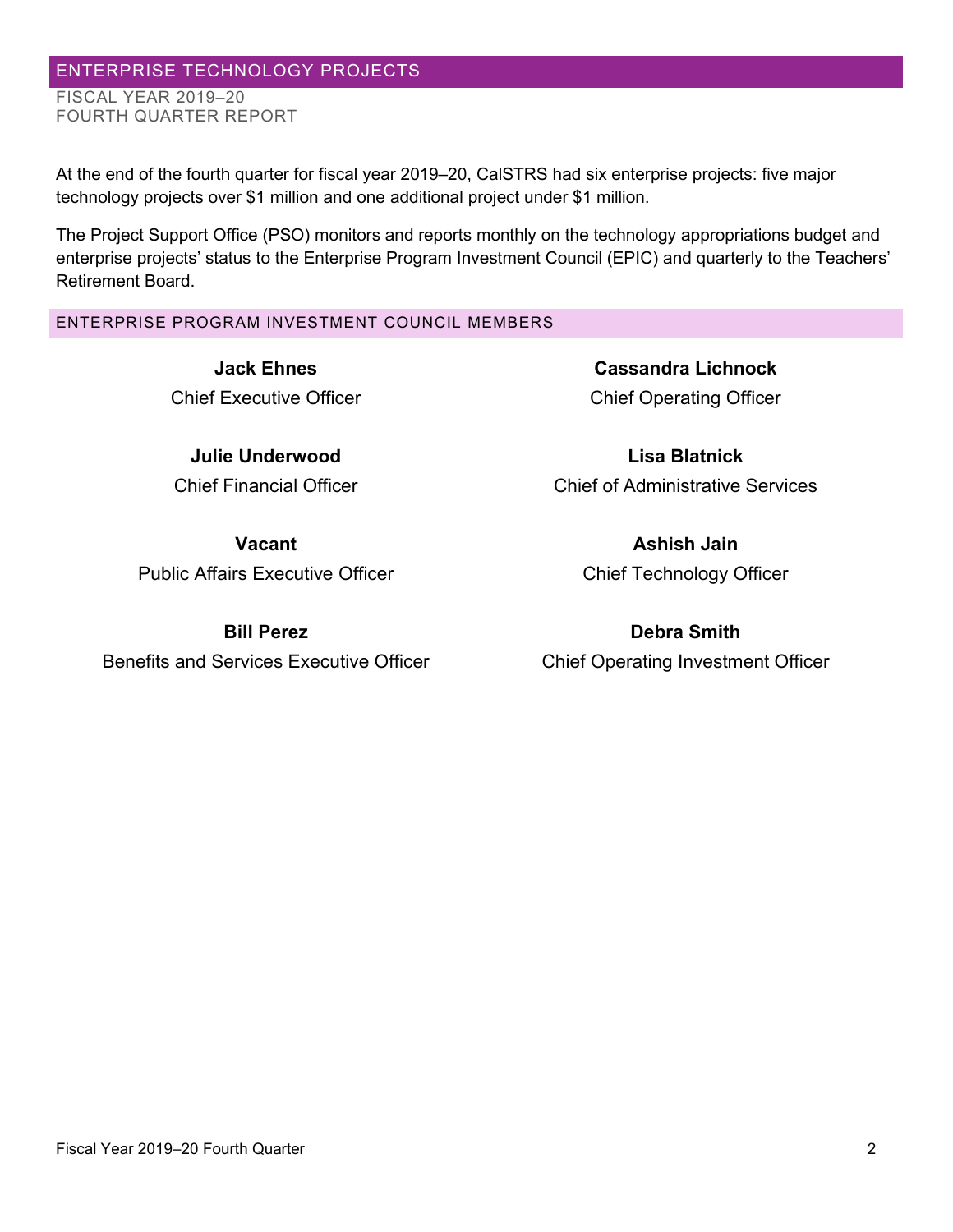| <b>Project Name</b>                        | <b>Project Duration</b> | Schedule<br>(Status) | Project Budget <sup>1</sup> | Budget Expended <sup>2</sup> | <b>Budget</b><br>(Status) |
|--------------------------------------------|-------------------------|----------------------|-----------------------------|------------------------------|---------------------------|
| Data Quality                               | Nov 2011 - Jun 2022     | G                    | \$30,910,879                | \$21,979,722                 | Ø                         |
| <b>EIM Software Tool</b>                   | Jun 2018 - Jun 2020     | $\checkmark$         | \$1,036,350                 | \$999,950                    | Ø                         |
| HR Link (previously SAP<br>SuccessFactors) | Dec 2018 - Jan 2021     | Ø                    | \$1,491,058                 | \$19,500                     | Ø                         |
| <b>Pension Solution</b>                    | Jul 2014 - Jan 2023     | ▲                    | \$304,833,040               | \$186,036,427                | Ø                         |
| <b>Transformation Readiness</b>            | Jul 2016 - Jun 2021     | Ø                    | \$16,795,033                | \$9,712,983                  | Ø                         |

The following table summarizes current major enterprise technology projects during the fourth quarter.

| Schedule & Budget Indicators & On Track A Warning $\bullet$ Critical $\checkmark$ Complete X Cancelled $\check{\odot}$ Not Started |  |  |  |  |  |  |  |  |  |  |  |  |
|------------------------------------------------------------------------------------------------------------------------------------|--|--|--|--|--|--|--|--|--|--|--|--|
|------------------------------------------------------------------------------------------------------------------------------------|--|--|--|--|--|--|--|--|--|--|--|--|

<span id="page-2-0"></span><sup>1</sup> Project Budget – Amount represents the sum of the projects' prior years' actual expended, remaining encumbrances, and current and future years budgeted amounts.

<span id="page-2-1"></span><sup>2</sup> Budget Expended – Amount represents the total expended.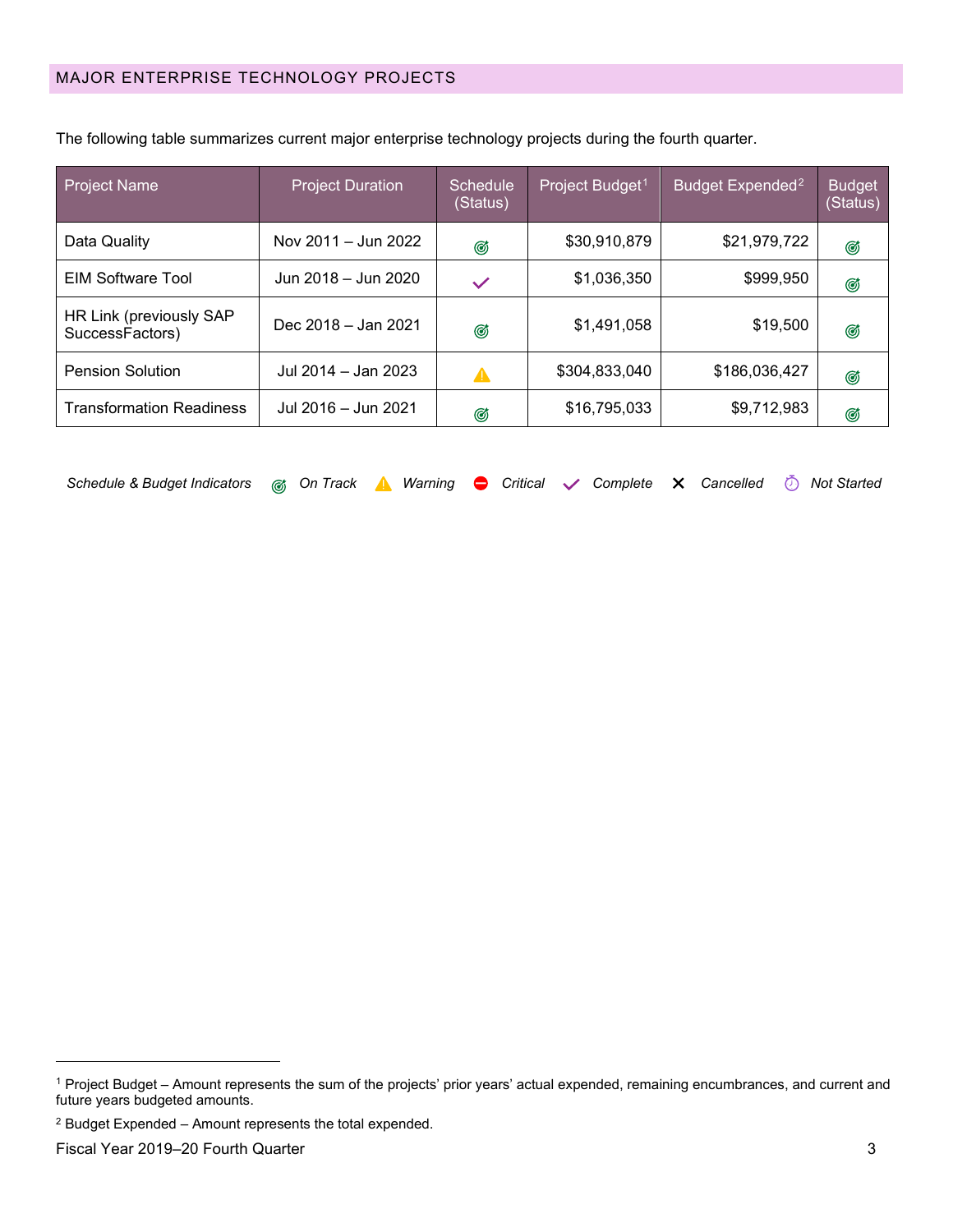#### DATA QUALITY

The Data Quality project is in the second phase of data cleansing to include data clean-up and preparation for conversion to the new pension administration system.

#### PROJECT BUDGET





#### ACCOMPLISHMENTS – PERIOD ENDING JUNE 30, 2020

- Completed or closed four Functional Rollout 2 basic issues, completing known inventory of basic issues.
- Completed or closed seven conversion fallout issues.
- Completed Termination out of Balance Phase 1 of the Additional Annuity Credit/Additional Earnings Credit population.
- Completed Termination out of Balance Phase 2 of the Additional Annuity Credit/Additional Earnings Credit population.
- Completed Termination out of Balance Pre-START False Balance population.
- Began conversion fallout triage activity, in addition to resolving conversion fallout data issues. Remaining Termination out of Balance milestones were shifted to second quarter of Fiscal Year 2021-22 to accommodate this new critical activity.
- Change Request to increase the budget, scope, and schedule was approved.

#### PLANNED MAJOR ACTIVITIES & MILESTONES BY SEPTEMBER 30, 2020

• Complete Pre-User Acceptance Testing activity.

#### PROJECT SCHEDULE STATUS TIMELINE



#### FISCAL YEAR 2019-20 MAJOR MILESTONES<sup>[3](#page-3-0)</sup>



<span id="page-3-0"></span><sup>&</sup>lt;sup>3</sup> As approved by Pension Solution Steering Committee.

#### Fiscal Year 2019–20 Fourth Quarter 4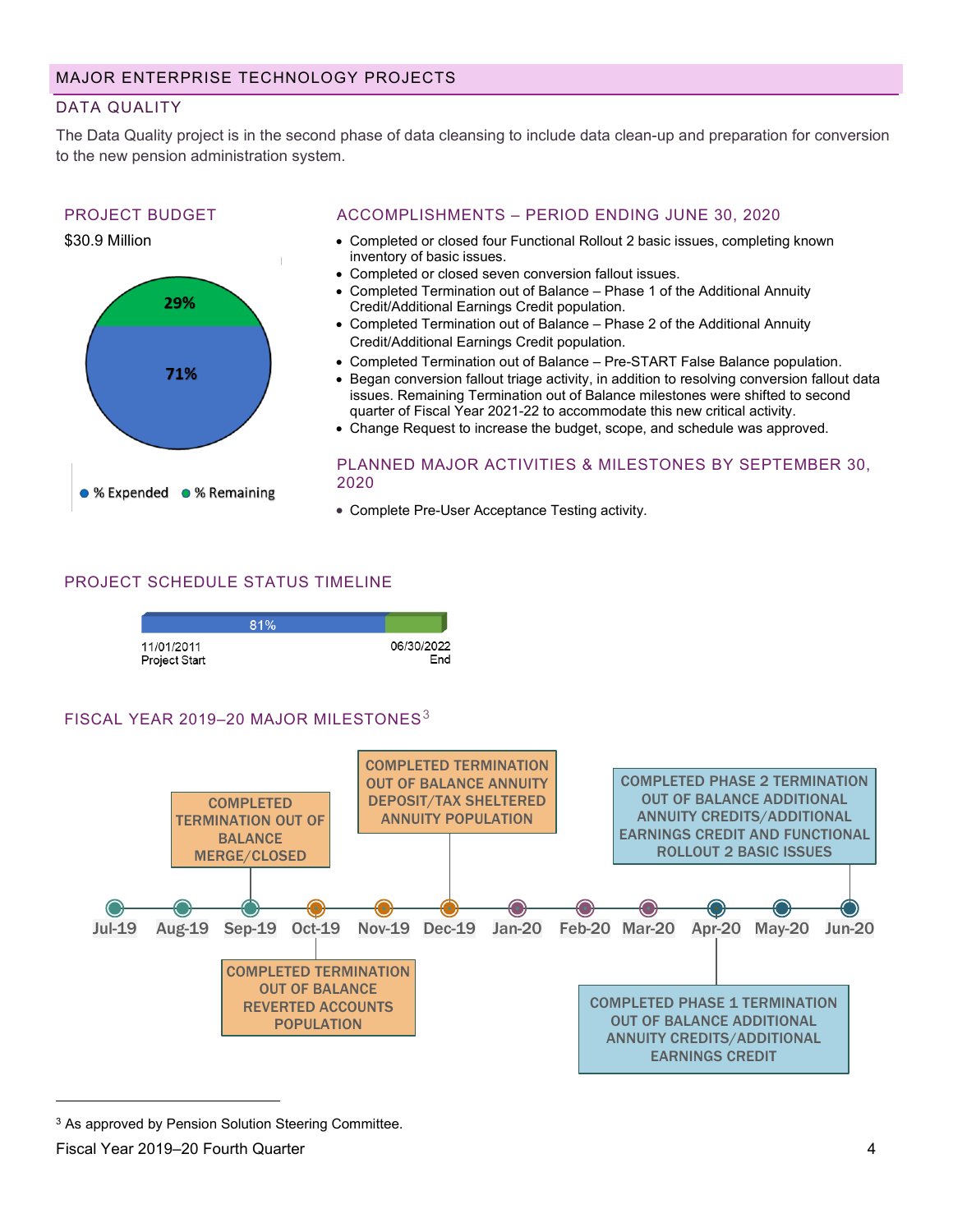#### EIM SOFTWARE TOOL

Procurement and implementation of a tool that will support effective information management and governance throughout the enterprise's repositories. It will manage and enforce internal controls for unstructured data such as electronic documents and emails related to members and internal enterprise operations.

#### PROJECT BUDGET

#### \$1.03M



#### ACCOMPLISHMENTS – PERIOD ENDING JUNE 30, 2020

- Completed User Acceptance Testing.
- Completed Knowledge Transfer Sessions.
- Completed system implementation and go live with new EIM system.

#### PLANNED MAJOR ACTIVITIES & MILESTONES BY SEPTEMBER 30, 2020

- Complete Warranty Period (ends on July 24, 2020).
- Complete Lessons Learned.
- Complete project close-out activities.

#### PROJECT SCHEDULE STATUS TIMELINE



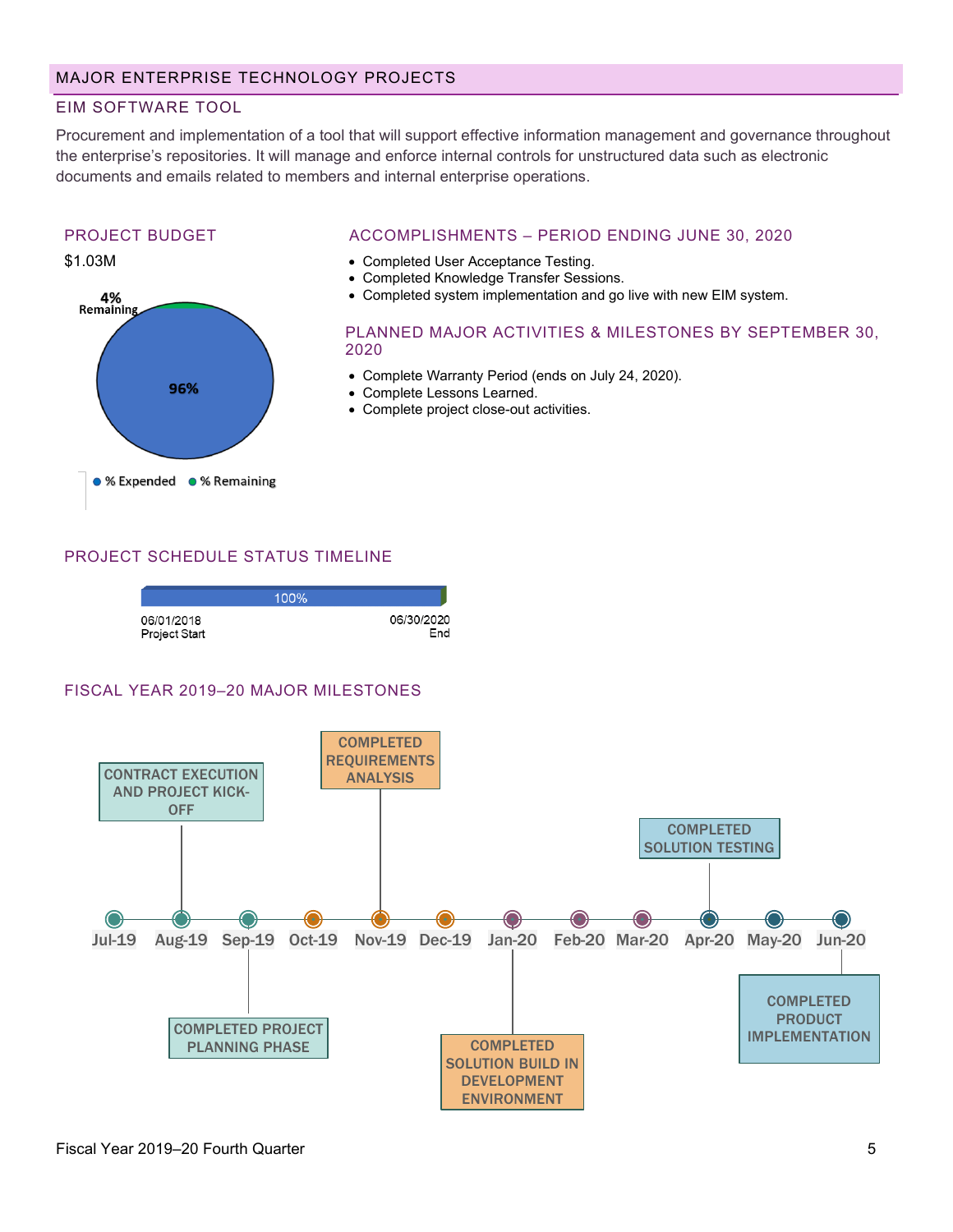#### HR LINK

The HR Link project (previously known as SAP SuccessFactors) will improve efficiencies by automating Human Resource (HR) processes, delivering real-time data and a self-service platform for all CalSTRS staff. The solution includes a core HR platform and tools for time management, learning and development, performance and goals, succession planning, onboarding, workforce planning and analytics. This is a multi-year project that will be implemented in phases. Employee Central and Learning and Development are the first modules and includes a core HR platform, time management, and a learning management system.

#### PROJECT BUDGET



#### ACCOMPLISHMENTS – PERIOD ENDING JUNE 30, 2020

- Change Request to extend project schedule, add resources, increase budget, and adjust Phase 1 and 2 scope was approved.
- Selected and executed contract with SAP SuccessFactors implementation vendor, AspireHR.
- Began onboarding implementation vendor.
- Held initial pre-kick off meeting with implementation vendor.

#### PLANNED MAJOR ACTIVITIES & MILESTONES BY SEPTEMBER 30, 2020

- Complete vendor onboarding.
- Hold project kick-off meeting.
- Develop and approve implementation schedule with vendor.
- Onboard additional contract resources for Technology Services.
- Conduct internal change management activities to promote project awareness.
- Procure additional software licenses for Learning Management System.

#### PROJECT SCHEDULE STATUS TIMELINE

|                             | 73% |                   |
|-----------------------------|-----|-------------------|
| 12/01/2018<br>Project Start |     | 01/29/2021<br>End |

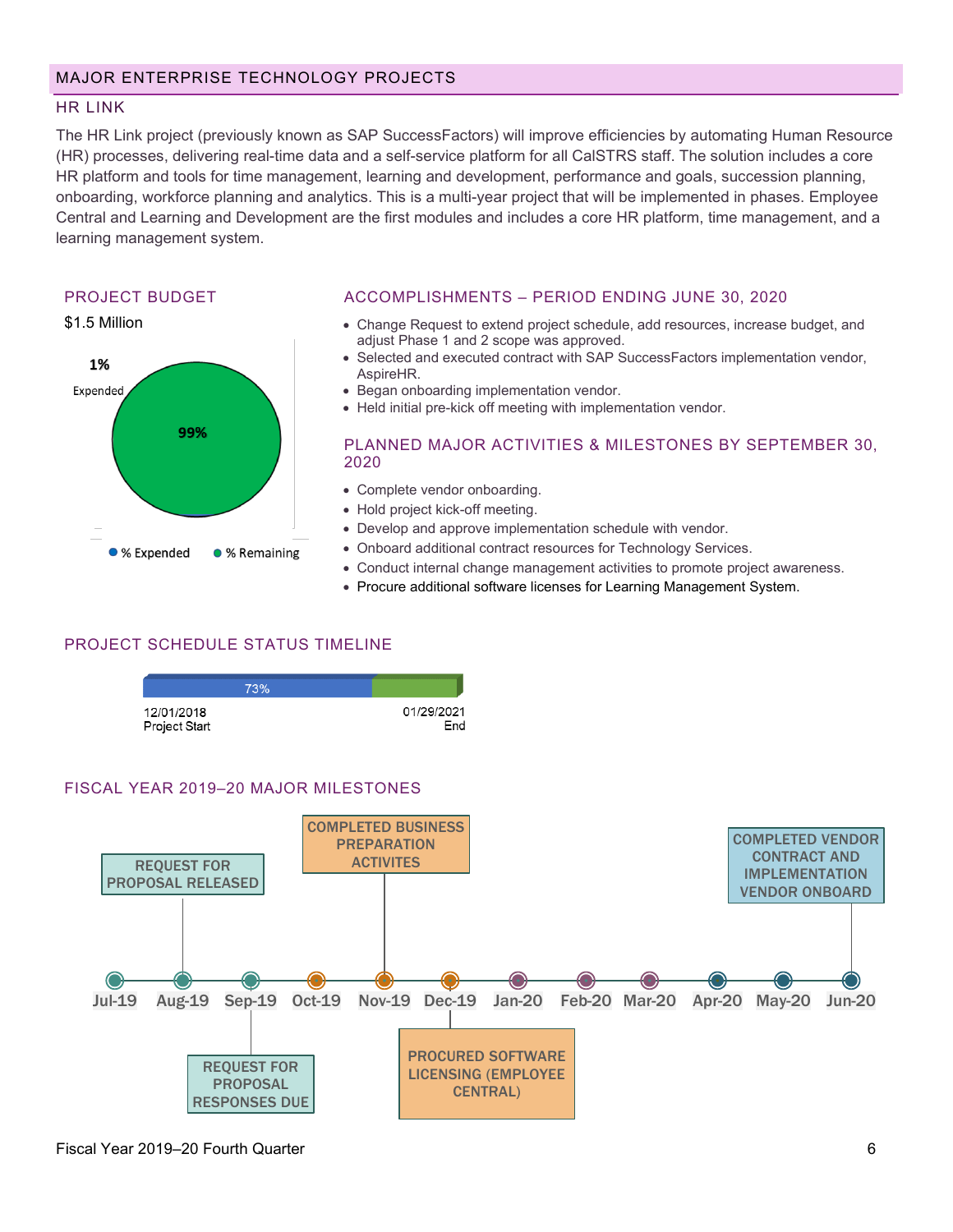#### PENSION SOLUTION

The Pension Solution project will replace the CalSTRS legacy pension administration system to increase the organization's ability to respond to business and customer needs; enhance services to members, beneficiaries, staff and employers; gain long-term operational efficiencies; and improve internal controls.

#### PROJECT BUDGET





#### ACCOMPLISHMENTS – PERIOD ENDING JUNE 30, 2020

- Conducted outreach to schedule and execute virtual readiness visits with vendor supported Employer Reporting Partners.
- Completed readiness visits and onboarded 25% of all Employer Reporting Partners into the Employer Readiness Environment.
- Completed Functional Rollout 3 design activities.
- Completed Maintenance Release 1 System Testing activities for Functional Rollout 1.

PLANNED MAJOR ACTIVITIES & MILESTONES BY SEPTEMBER 30, 2020

- Complete System Testing (Part-B) for Functional Rollout 2.
- Complete Readiness Visits with 50% of all Report Sources.
- Deploy Maintenance Release 1 in the Employer Readiness Environment.
- Complete Maintenance Release 1 User Acceptance Testing activities for Functional Rollout 1.
- Complete Pre-User Acceptance Testing for Functional Rollout 2.
- Commence User Acceptance Testing for Functional Rollout 2.

#### PROJECT SCHEDULE STATUS TIMELINE[4](#page-6-0)

|                             | 70% |                   |
|-----------------------------|-----|-------------------|
| 07/01/2014<br>Project Start |     | 01/31/2023<br>End |



<span id="page-6-0"></span><sup>4</sup> Pension Solution Status Timeline represents the project period beginning with the Procurement phase in Fiscal Year 2014-15 and the Implementation phase starting in July 2015 through January 2023 (the July 2018 board-approved change request).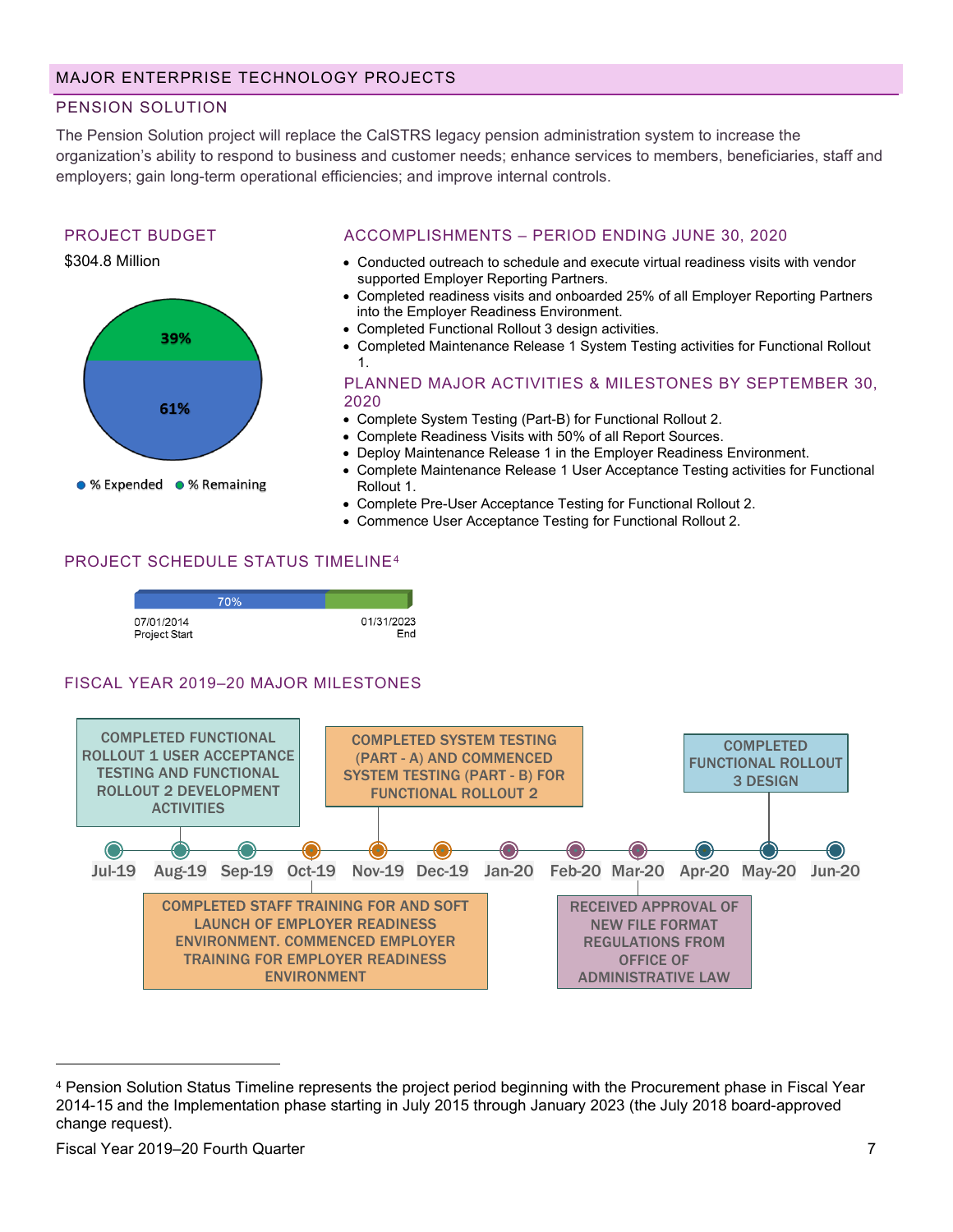#### TRANSFORMATION READINESS

The Transformation Readiness project supports business areas and prepares staff for impacts, changes and benefits from large enterprise modernization efforts.

#### PROJECT BUDGET



#### ACCOMPLISHMENTS – PERIOD ENDING JUNE 30, 2020

- Approved Deliverable 8.2 Train-the-Trainer Model.
- Delivered five weekly sessions of the User Acceptance Testing training.
- Finalized and distributed the first version of the Training Implementation Plan.
- Completed stakeholder review and finalized the initial nine course design outline for Functional Rollout 2 Phase 1 training efforts in collaboration with business area stakeholders.
- Delivered Change Leadership training sessions to teams with the Disability and Survivor Benefits, Member Account Services, and Pension Solution Leadership divisions.
- Continued Business Process Readiness finalization sessions, 20 of 32 Functional Rollout 2 processes have been finalized.
- Continued to populate business area change roadmaps with changes, impacts and outstanding decisions.

#### PLANNED MAJOR ACTIVITIES & MILESTONES BY SEPTEMBER 30, 2020

- Finalize the course design outlines for Functional Rollout 2 Phases 2, 3 and 4 training efforts.
- Re-evaluate scope and finalize virtual training approach.
- Begin training development for Functional Rollout 2.
- Finalize development of the Functional Rollout 2 Role Matrix.
- Continue Business Process Readiness finalization sessions.

#### PROJECT SCHEDULE STATUS TIMELINE

|                             | 80% |                   |
|-----------------------------|-----|-------------------|
| 07/01/2016<br>Project Start |     | 06/30/2021<br>End |